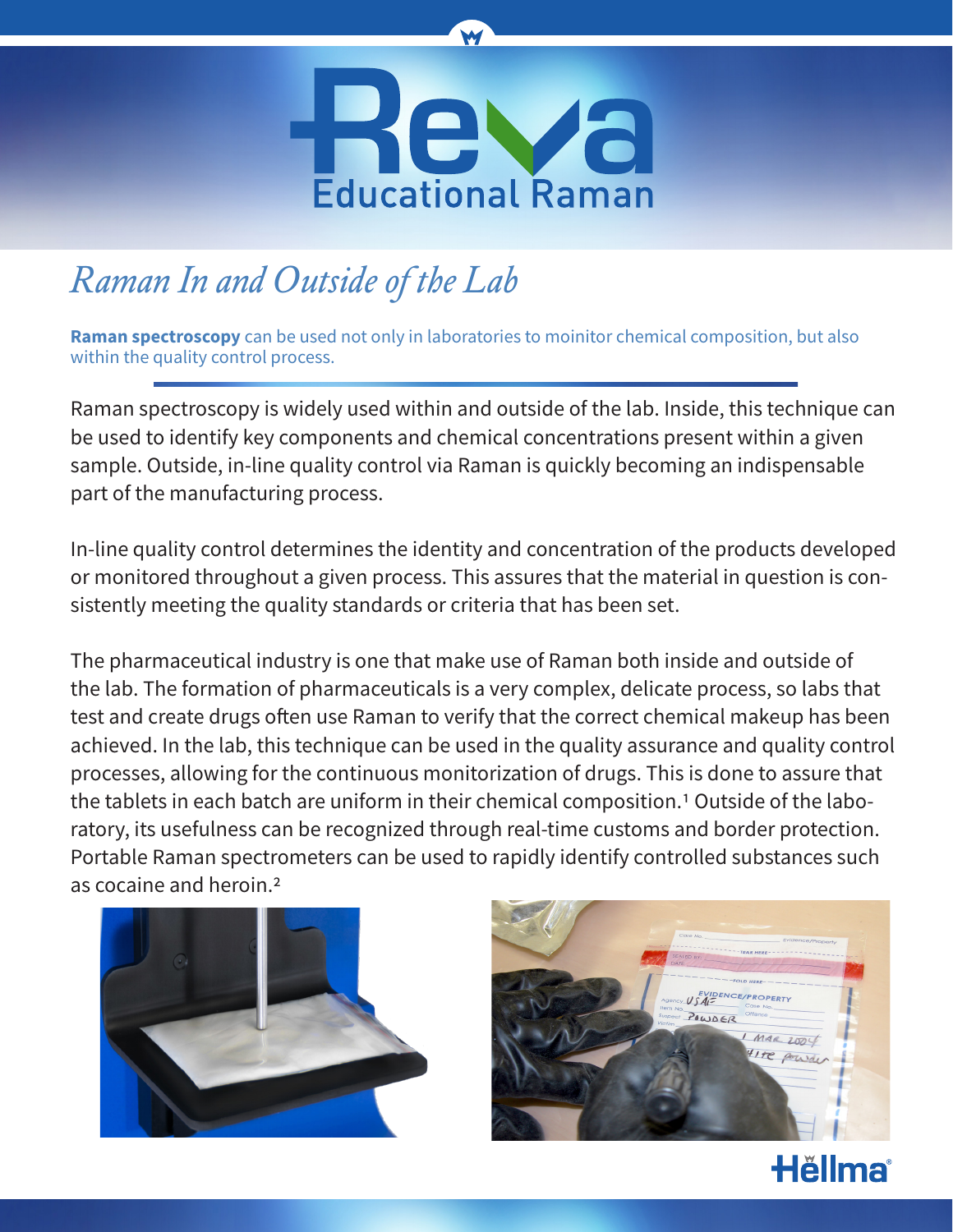

W

This can be seen within forensics, as well. Raman's nondestructive nature allows for the quick analysis of samples within the lab. In order to detect forgeries, this technique is often used by scientists to compare samples of ink.3 They also use it in order to detect gunshot residue and trace amounts of illegal substances. 4,5 Outside of the lab, Raman is particularly useful for on-scene endeavors. Unknown powders can be tested quickly and efficiently to determine if they are amphetamines.6

Raman spectroscopy is also useful in the formation and sorting of plastics. In-lab polymer development is an area where Raman can be used to monitor radical polymerization, specifically in emulsions, as Raman is almost entirely water insensitive.7 Additionally, it can be used during in-process applications to monitor the state of polymer reactions. Outside of the lab, there has been promising discussion regarding the implementation of Raman in some recycling plants in order to identify and separate the different types of plastic.<sup>8</sup> This will assure that they get treated in the correct way.